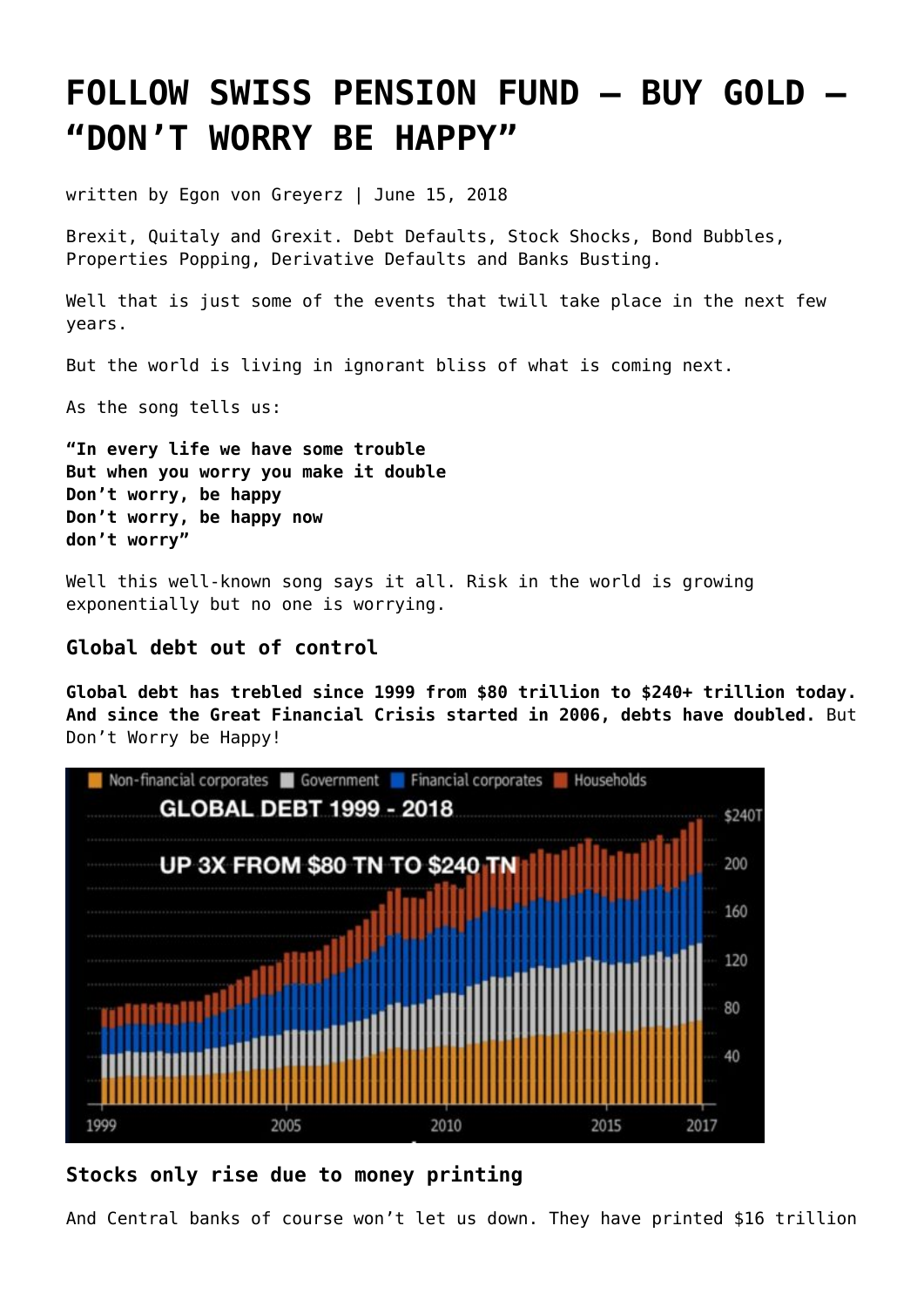since 2006. So they must continue to make the rich richer and the poor believing that all is well. So Don't Worry.



And world stock markets are up 4x since 2009. So Don't Worry, this will go on for ever.

Stocks are up and debt is up what a great formula. Just print more and give more credit and all will be well. Be Happy!.

But what happens if central banks stop printing and banks stop lending. The song has a solution for that too:

**Ain't got no cash, ain't got no style Ain't got no gal to make you smile Don't worry, be happy 'Cause when you worry your face will frown And that will bring everybody down So don't worry, be happy Don't worry, be happy now**

What a Wonderful World as Louis Armstrong sang. All the central banks need to know is to print more money and and we can all Be Happy.

But wait, these mental central bankers are now stopping to print money and embarking on another programme with a name that no one understands – Quantitative Tightening – QT. For us normal people, it means that rather than printing more money, they will actually reduce their debt.

**For some obscure reason, these central bankers seem to forget that it is only their money printing that artificially has kept the illusion up that All is Well on the Western Front, and also on the Eastern front of money printers like Japan and China.**

Stock, bond and property markets are totally ignoring what the effect of QT will be. Bullish investors are totally in denial of the fact that markets have only appreciated because of the biggest money printing and credit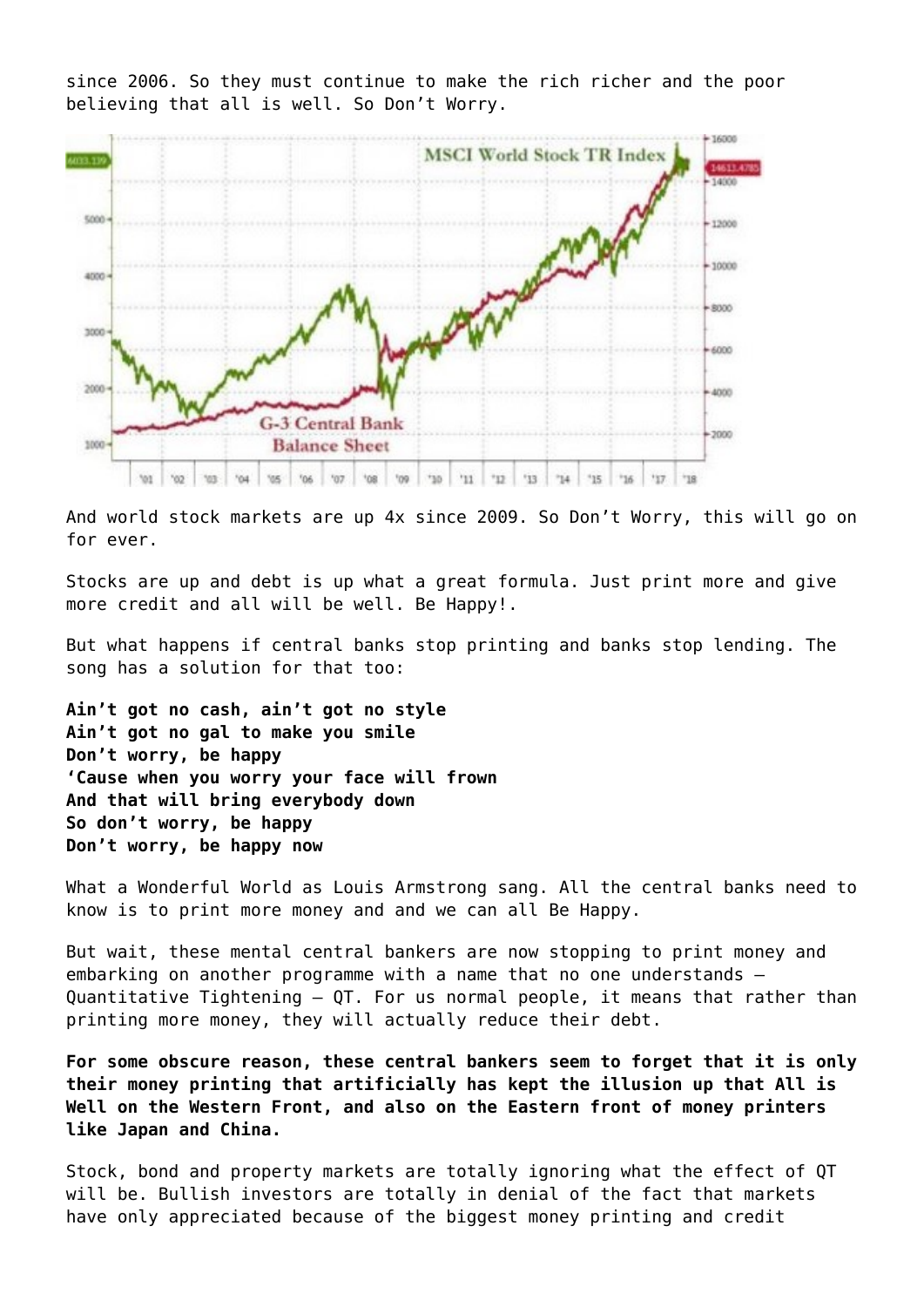expansion in history. Once this stops, so will the bonanza in investment markets.

## **Worst crash in history coming**

**And the ride down is likely to be the worst in history. In 1929 to 1932 the Dow lost 90%. The coming fall will most certainly exceed that, as we today have a global credit and asset bubble which is substantially bigger than in 1929.** Investors will initially be in denial. Most of them don't understand the direct relationship between credit expansion and investment asset appreciation.

But when asset prices start declining, why should it be different this time to the last decades' experience. Investment markets have always been saved by central banks' generous credit expansion. Well, for the simple reason that there is a limit to how much wealth can be created by writing worthless pieces of paper or just pushing a few computer buttons.



# The end of the Liquidity Supernova

What nobody understands is that THIS TIME WILL BE DIFFERENT. Central bankers have run out of weapons to fight this phoney money war. They are not just stopping money printing but instead tightening.

**Central banks clearly understand that QE is not working. But do they understand the effect the coming massive liquidity squeeze will have on credit markets? Well, that is doubtful. It just isn't possible to have an orderly wind down of the biggest credit bubble in history.**

The most likely scenario is that after a few months of tightening, **asset markets will crash and credit markets will cease functioning.** At that point world central banks will panic and print more money than they ever have. That will be the start of an inflationary recession which **soon will lead to a hyperinflationary depression just like we are seeing in Venezuela and**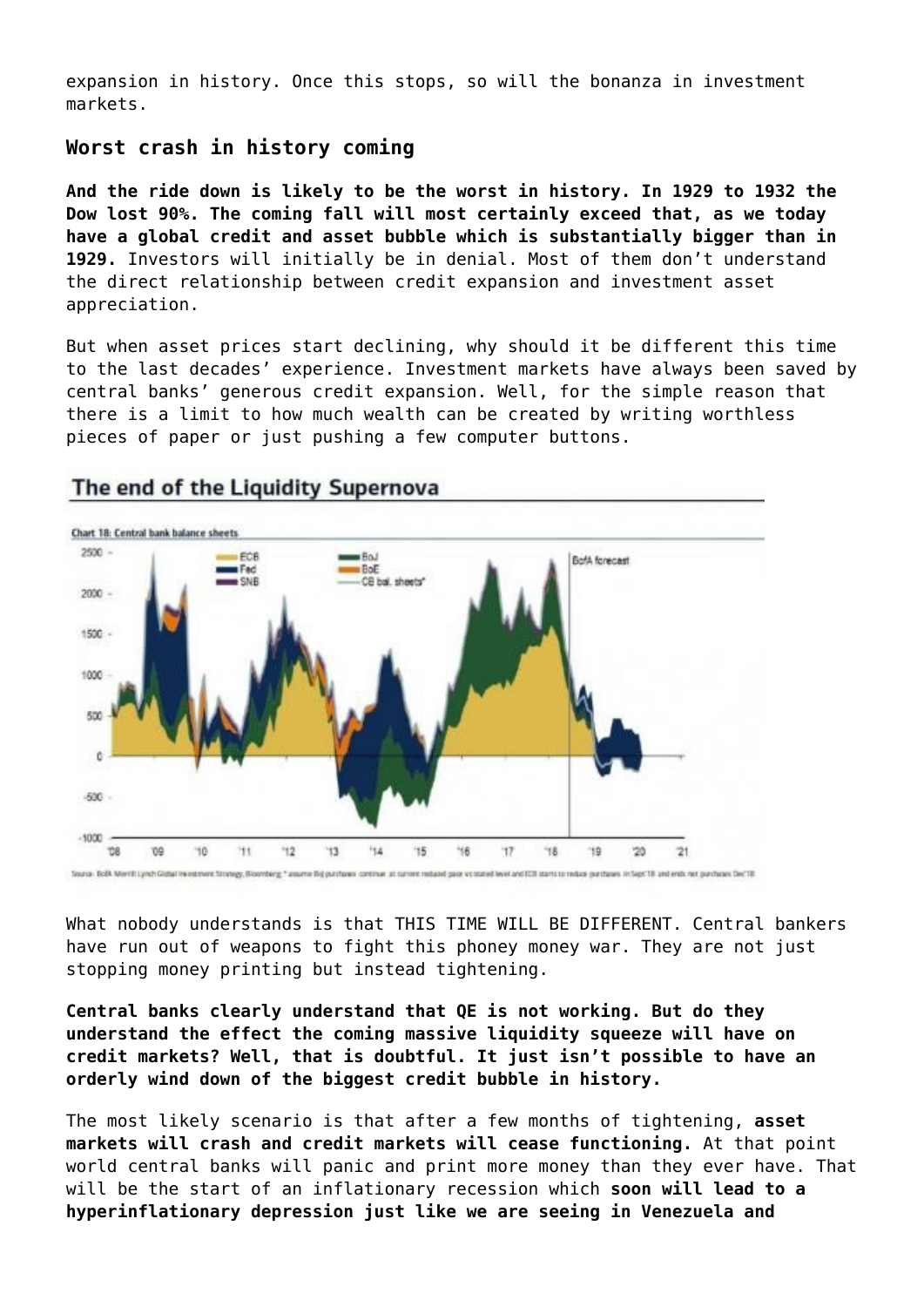#### **Argentina. It will also be the death of the current monetary system as most currencies fall to their intrinsic value of zero.**

At that point most WILL WORRY and few WILL BE HAPPY. Because we will reach the point of recognition that the 100 year old experiment of central bank manipulation of money, interest rates and markets has been a total failure from which the world will suffer for a very long time.

# **Swiss Vollgeld – Sovereign Money**



**In order to stop future bank collapses, Switzerland** last weekend had a referendum on the Vollgeld or Sovereign Money Initiative. This is another example of Swiss direct democracy which means that ordinary people can launch an initiative to change the Swiss Constitution. The instigators of an initiative need to collect 100,000 valid signatures in favour, in order have a national vote. If that vote backs the initiative, it becomes part of the constitution and cannot be changed by parliament or government. **This unique method of direct democracy is one important reason why Switzerland has the best political system in the world.**

The Vollgeld Initiative is quite complex but in very simple terms it would stop the fractional reserve banking system in Switzerland. Today most private banks in the world can print or create money by leveraging their deposits up to 10x or more. This is not just highly inflationary but it also jeopardises depositors money by lending it out 10x over. Thus **fractional banking is the perfect Ponzi scheme that eventually leads to banks failing**. It almost happened in 2007-9 but central banks managed to stop a systemic failure in the last minute. When the next financial crisis starts, which is not far away, central banks are unlikely to save the system as the problem is now exponentially greater.

The initiative required banks to back all on demand deposits with central bank reserves. All new money creation would be done by the Swiss National Bank (SNB).

I was involved with the Gold Initiative a few years ago in Switzerland. This was to make gold a more important part of the Swiss monetary system. It made more sense than the Vollgeld initiative but was still voted down. The whole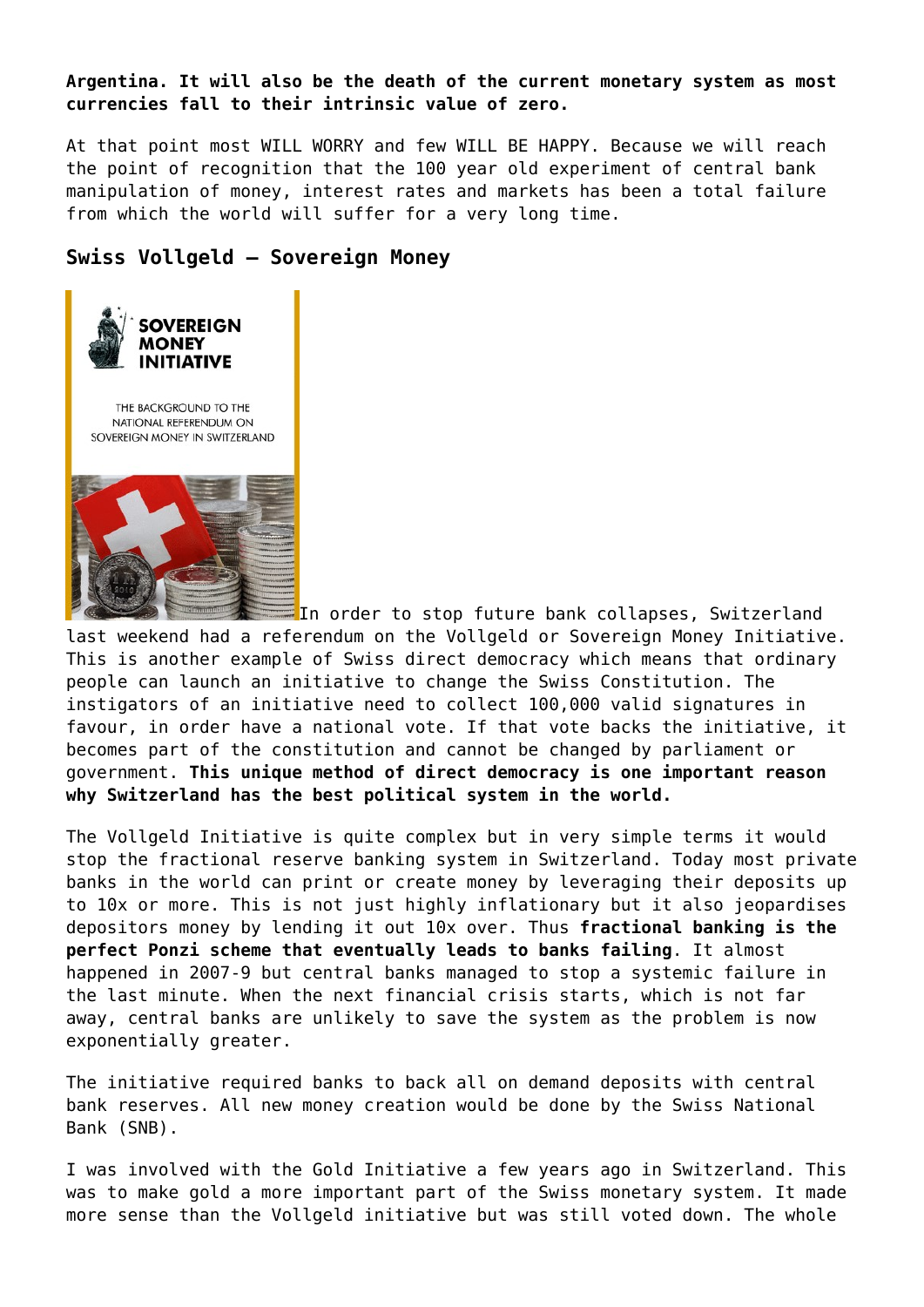establishment was against it, government, Swiss National Bank as well as the media.

Same with Vollgeld. It had no chance due to the the same parties opposing it. Thus, it was voted down by a strong majority.

### **Beware of the Swiss banking system**

Of course private banks shouldn't be allowed to print money which they are doing through the fractional banking system. But so do credit card companies and a lot of other finance companies. All that debases the currency.

The problem with giving the SNB even more powers to print money, which the Initiative would have done, is in my view unwise. They have already printed more money relative to GDP than any Western Central bank. Their balance sheet is over 110% of GDP. The Fed's is 20% and that is too big.



So the fact that the **SNB is the biggest hedge fund in the world, with massive holdings in currencies and US stocks, is very negative for the Swiss franc long term.**

Also, **the Swiss banking system is more than 5 times GDP which is bigger than any major economy. This means that if we have another financial crisis, which is likely, the SNB will need to print enormous amounts of money.**

So I would not have major amounts of money in Swiss banks, or any other country's banks for that matter.

#### **Global stocks making secular high**

In spite of central bank tightening, many stock markets are going to new